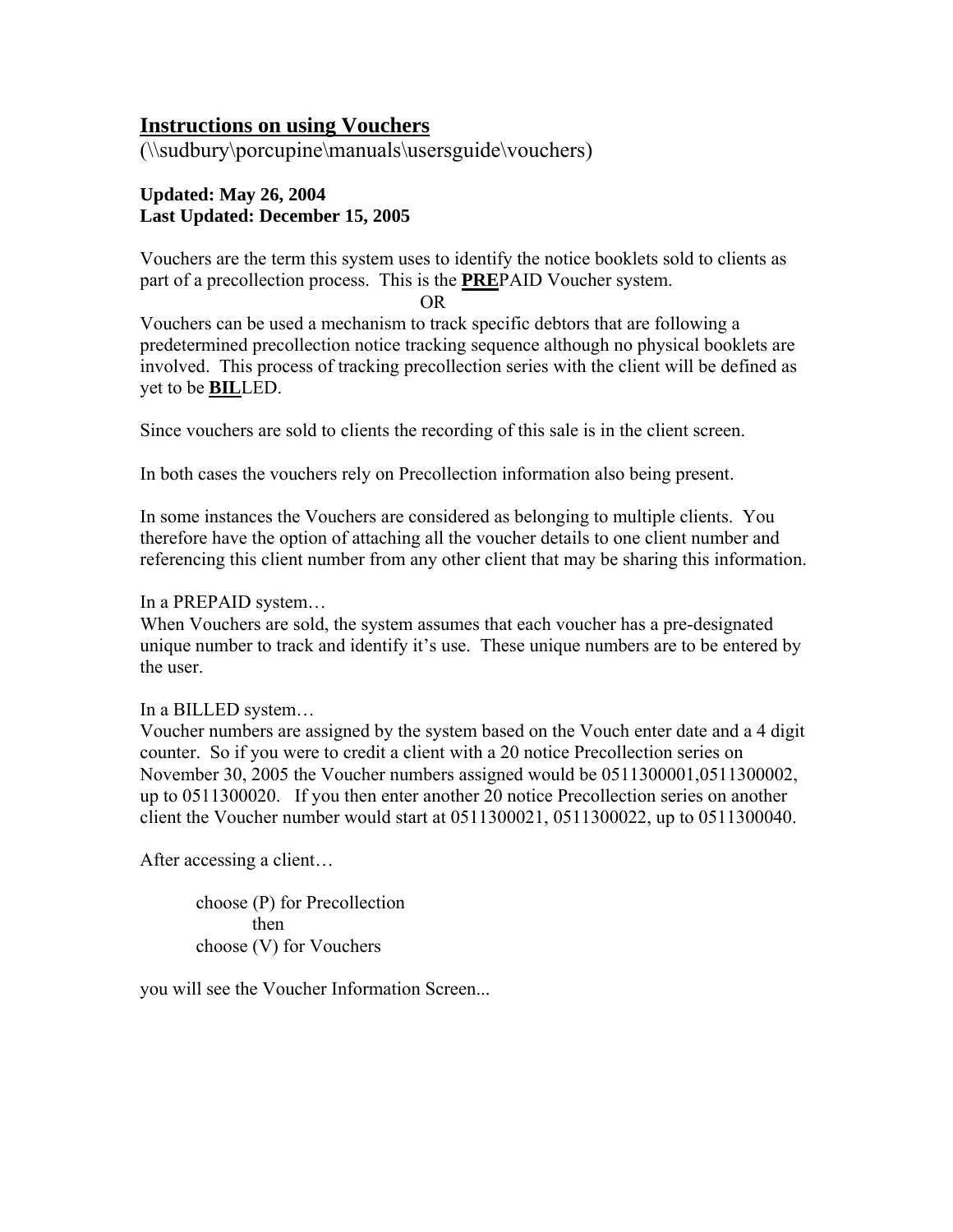|                                                           | VOUCHER INFORMATION                                                                       |
|-----------------------------------------------------------|-------------------------------------------------------------------------------------------|
| Branch: 5-A COLLECTION AGENCY                             | TERMINAL: TTYP9 12/15/2005                                                                |
| Vouchers Activated (Y/N): Y<br>Specify Voucher Type : BIL | Use Vouchers Attached  <br>Remaining Unused<br>to: RD0010 (Secondary) Check Client RD0010 |
|                                                           |                                                                                           |
|                                                           |                                                                                           |
|                                                           |                                                                                           |
|                                                           |                                                                                           |
|                                                           | N=New Entry      E=Edit Entry      D=Delete Entry      O=On/Off                           |
| P=Purchase History   L=List Details                       | Q=Quit<br>Choose:                                                                         |

The first thing you must do is activate the Voucher system.

Vouchers Activated (Y/N): *{use the (O)=On/Off to either activate or deactivate the Voucher Process}* 

If you are activating the Voucher system you will be asked to

Specify Voucher Type:

 *{Your choices are Vouchers PREPAID and tracked or Vouchers Tracked to be BILLED}*

Use Vouchers Attached

to: *{enter the appropriate client number}*

{Note: if you leave this blank then the client you are in will be automatically entered. If the same client number is used this is known as a Primary attachment. If a different client number is used this is known as a Secondary Attachment.

Remaining Unused *{this is not a directly editable field but maintains a running total of all vouchers that have not been sent yet. This running total is only available on the Primary client.}* 

## **If you wish to input a new entry choose (N)…**

*{if the Voucher Purchase Program was not activated, hitting the N to put in a new entry will inform you that the client is not setup to track vouchers yet. This means it is*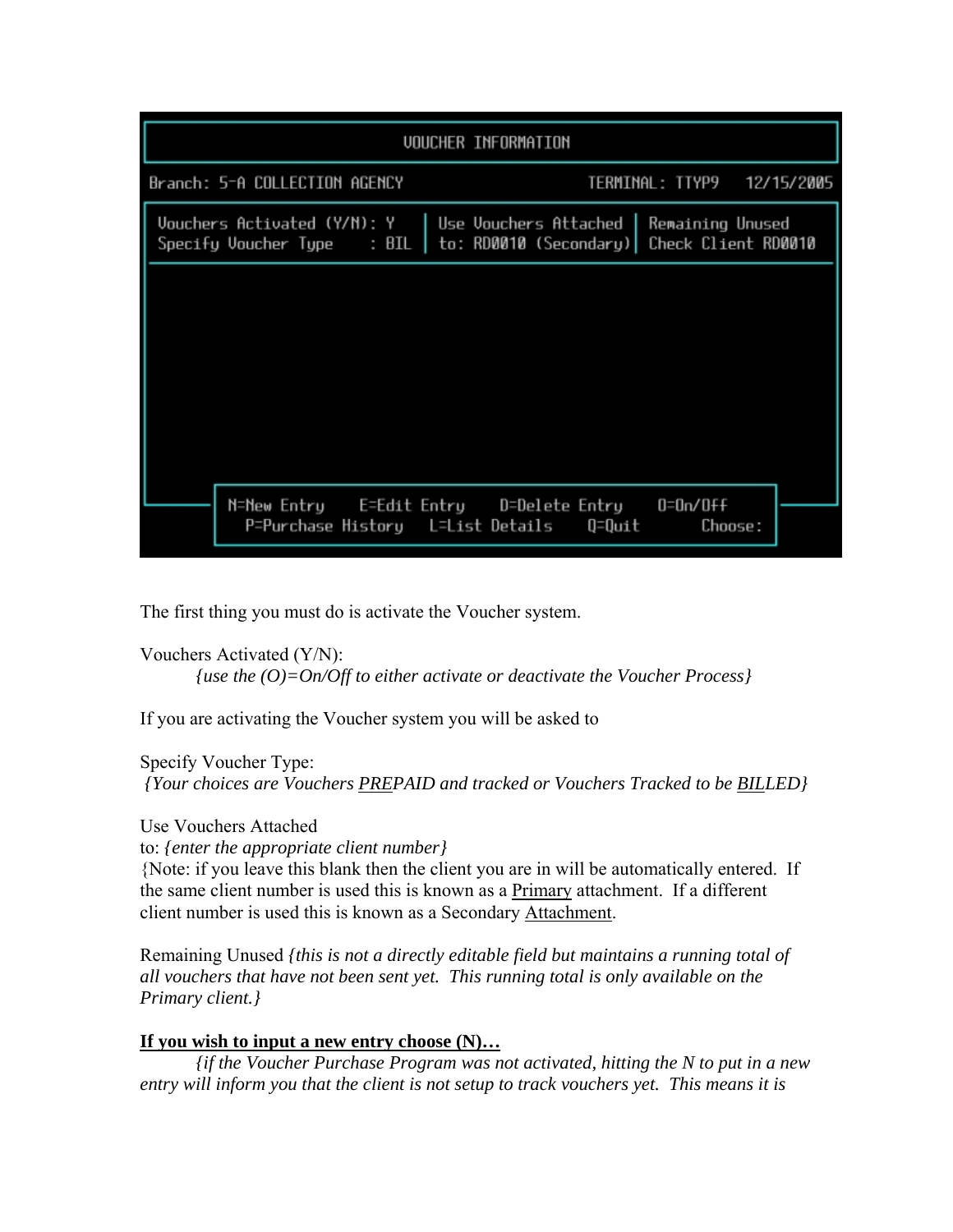*not appropriate to enter Voucher detail information. You need to activate the Voucher program and choose a Voucher type.}* 

In a PREPAID series…

Specify Vouchers Purchased (R)ange or (I)ndividual…….

*{If you choose Range you will be asked to Enter Starting and Ending Voucher numbers.* 

*If you choose Individual you will be asked to enter one Voucher Number. When the numbers are entered the program will check to see if the numbers are already in use and will not accept the entry if they are.* 

*Entering zeros will abort the entry process.*

*The voucher numbers have been expanded to 10 digits and will fill in leading zeros automatically.}* 

Enter Voucher Purchase Date (defaults to today's date)..: *{this is the date sold}*

Enter Total Vouch Purchase Amount: *{this should be the total price, including taxes}*

Enter Voucher Invoice Number…..: *{this is the invoice number of the client's bill}*

*{If you enter a zero or a blank invoice number, the Voucher entry process will be aborted.* 

*Invoice numbers can be characters or numbers and the field has been expanded to accommodate 6 positions.}* 

Credit Voucher Sale to Sales Person: *{this will default to the sales code associated with the client but can be overridden}*

Has the Client been billed for this Voucher Purchase (Y/N): *{this is for informational purchase only, you do not bill the client through this screen.}* 

In a BILLED series… How many Precollect Letters are you crediting the client: *{enter the number}*

Enter Total Amount to be billed for Precollect Series: *{Amount you will invoice or have invoiced for the Precollection Notices, should include the taxes}* 

Enter Precollection Series Purchase date: *{Usually the current date}*

Credit Precollect Series to Sales Person: *{this will default to the sales code associated with the client but can be overridden}*

Has the Client been billed for the Precollect Series Purchase (Y/N): *{this is for informational purchase only, you do not bill the client through this screen.}*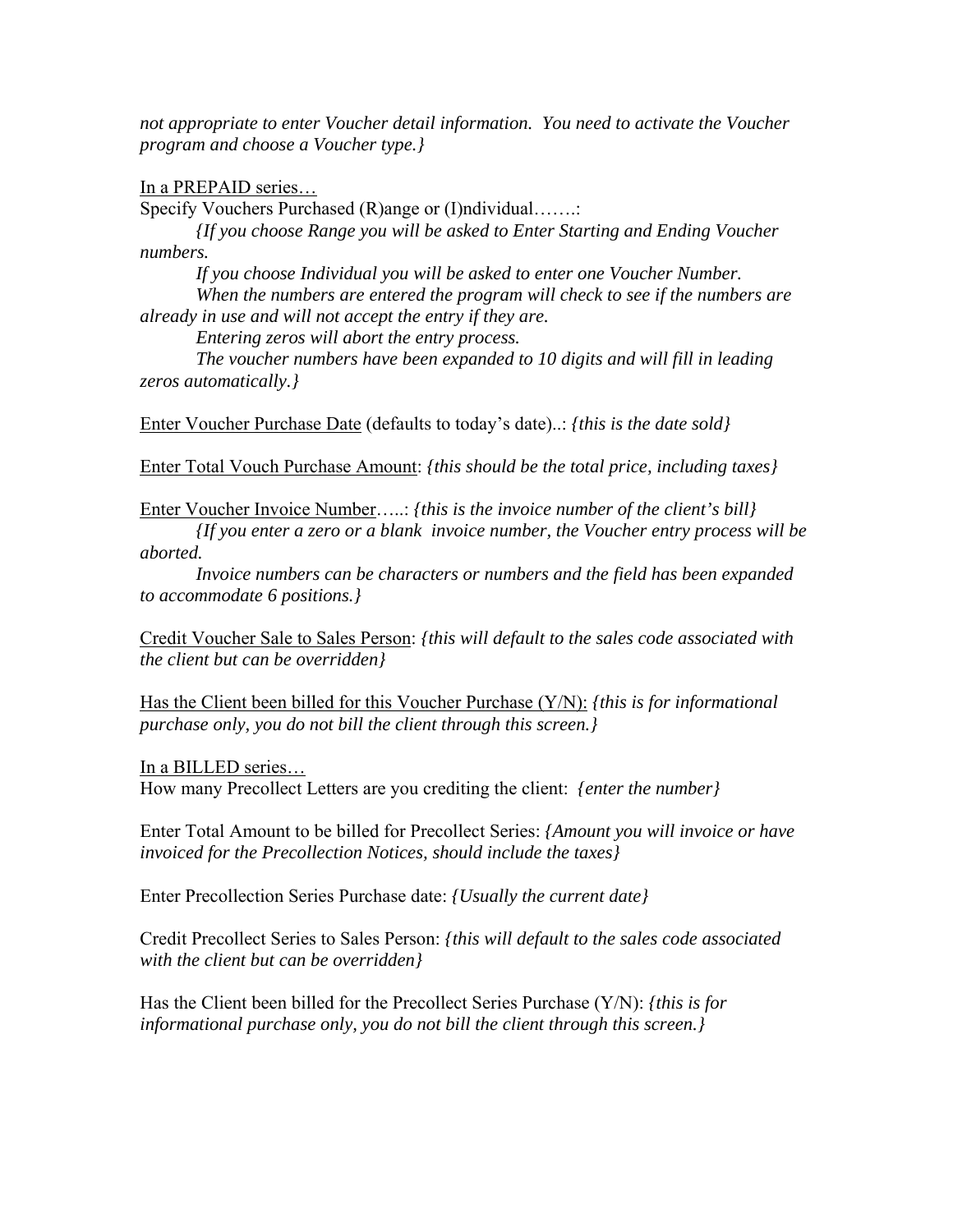**E=Edit Entry** *{This option is limited. There is a problem with the ability to edit information that affects other processes. The idea here is to attach individual vouchers or credits to specific debts. These debts therefore require that the vouchers be present on the client to validate the initial attachment. Allowing the ability to edit the detail information would cause problems with this verification process.}*

However, for purposes of maintaining real world accuracy, there are conceivably cases where a debt that was initially attached to a specific voucher/credit would not be sent to the debtor. In those instances you should have the ability to edit/remove the debt number and/or sent date from the item.

Be very careful with this option as only minimal validation is done to confirm accuracy of the data.

Use this option in conjunction with the (L)ist option below to acquire the item number that you will enter for editing. Once the screen displays shows you the item record that you wish to edit hit Q for Quit, the hit E for Edit, you will see…

Enter the Item Number of the Record you wish to Edit: *{enter number or blank to exit}*

The Edit function is limited to alter the Debt number and Date Sent fields.

Debt Number: {enter debt number or a blank to remove an existing debt number}

Date Sent : {enter date sent or remove an existing date}

Are you sure you wish to make these changes  $(Y/N)$ :

**D=Delete Entry** *{This option has the same inherent problems as the edit but it will be allowed if no debt has been entered attached to an associated voucher. The running total of Unused Vouchers will be reduced by the number associated with initial entry.}*

**P=Purchase History** *{This option provides a listing of the Vouchers Purchased. At this time the display is only to screen.}* 

**L=List Details** *{This option provides the detail information on individual vouchers, including the date a notice was sent and the debt number of the debt entered}*

Below is an example of the display output… (notice the  $4<sup>th</sup>$  and  $5<sup>th</sup>$  lines have no sent date or debt number entry so those vouchers are still available to be used.) NUMBER PURCHASED SENT INVOICE TYPE SALE DEBT 0512050001 12/05/2005 12/05/2005 0512051047 BIL KT DB000101 0512050002 12/05/2005 12/05/2005 0512051047 BIL KT DB000102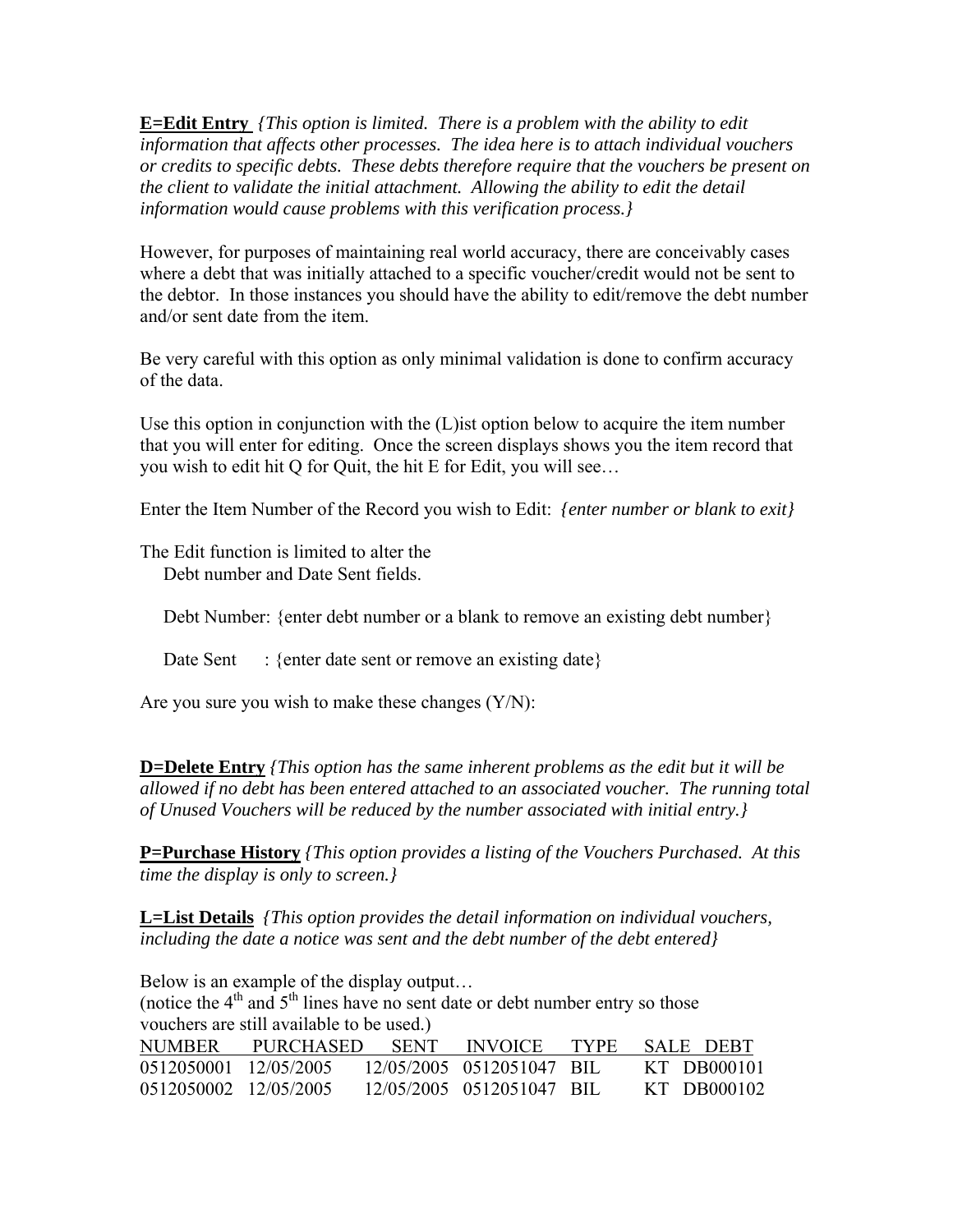| 0512050003 12/05/2005 |                                                | 10/10/2010 0512051047 BIL |       | KT DB000013 |
|-----------------------|------------------------------------------------|---------------------------|-------|-------------|
| 0512050004 12/05/2005 | $\sqrt{2}$                                     | 0512051047 BIL            | - KT  |             |
| 0512050005 12/05/2005 | $\left  \begin{array}{cc} \end{array} \right $ | 0512051047 BIL            | - K T |             |

**Q=Quit** *{Exits this routine}* 

## **VOUCHER DETAIL LAYOUT**

(voucher.dbf)

| <b>BRNUM</b>     | Numeric   | 2  | <b>Branch Number</b> |
|------------------|-----------|----|----------------------|
| <b>CLNUM</b>     | Character | 6  | <b>Client Number</b> |
| <b>VTYPE</b>     | Character | 3  | Voucher Type         |
| <b>VNUM</b>      | Numeric   | 10 | Voucher Number       |
| <b>VDATEPURC</b> | Date      | 8  | Date Purchased       |
| <b>VDATESENT</b> | Date      | 8  | Date Sent            |
| <b>VINVOICE</b>  | Numeric   | 10 | Voucher Invoice      |
| <b>VSALECODE</b> | Character | 2  | Sales Code           |
| <b>VDEBTNUM</b>  | Character | 8  | Debt Number          |
| <b>VNOTSENT</b>  | Character |    | Notice Sent          |

### **DEBT ENTRY**

#### Prepaid Vouchers

For clients with the voucher system activated and identified as having Prepaid Vouchers available you will be asked to enter a Voucher Number (enter a zero to not attach a voucher).

To be accepted this voucher number must exist, be assigned to this client and not have been already used.

#### To Be Billed Vouchers

For clients with the voucher system activated and identified as a To Be Billed client you will be asked to confirm that you want this debt to be tracked as a Voucher System debt.

If the client number entered during new debt entry is flagged as having vouchers but those voucher details are attached to a different client number, the system will simply use the next available blank voucher from that other Primary client, as if the vouchers were attached directly to the client number being assigned to the debt.

It will search for the next unused voucher credit entry in the clients voucher file to attach the date the notice is sent and the debt number. If there are no unused records the voucher entry process will abort.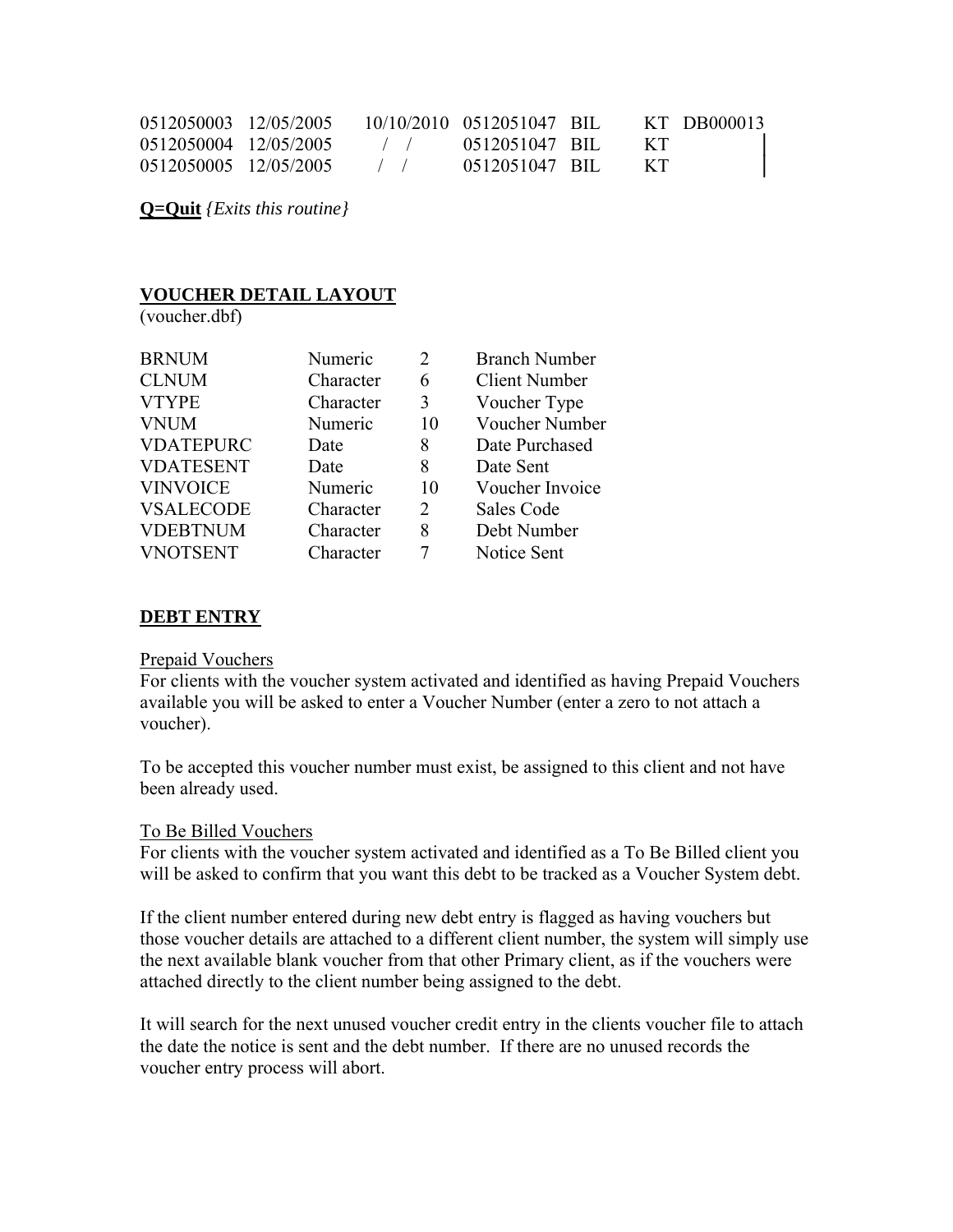In both cases the running total of Unused Vouchers will be reduced by 1.

The electronic acceptance routines will also work with the vouchers. Now, new debts being added on clients with the voucher system activated will work just like the manual entry. If all the existing blank vouchers are used, the Precollection notice will still be sent, that debt just won't be part of the voucher process.

# **Voucher Tracking Reports**

Choose **01** for Management Menu Choose **06** for Client Management Choose **24** for Voucher Tracking Reports

## 01…Voucher Tracking

This report will compile a list of all the vouchers/precollect credits that have been entered and if applicable used based on client number range, date purchased, date sent, etc.

Report of (PRE)paid or (BIL)led Vouchers (enter blank to exit): *{your choice}*

Enter Start Client: Enter End Client:

*[If you are running the PRE report…]* 

Use a Purchased Date Range (Y/N):

 If you answered "Y" then Enter Start Purchase Date: Enter End Purchase Date: *[If you are running the BIL report…]* 

Use Date Range of when Credits Assigned (Y/N): {Enter Date Credit entered} If you answered "Y" then Enter Start Purchase Date: Enter End Purchase Date:

Use Sent Date Range (Y/N): If you answered "Y" the Enter Start Sent Date: Enter End Sent Date:

 (I)include, (L)imit By or (S)kip Vouchers which are still outstanding: Include=Include Vouchers without a Sent date even if using a sent date range Limit By=Only show vouchers still outstanding even if using a sent date range Skip=Do not show any Vouchers still outstanding even if not using a sent date range

Display result on (S)creen or (P)rinter or (Q)uit:

02…Client Analysis Summary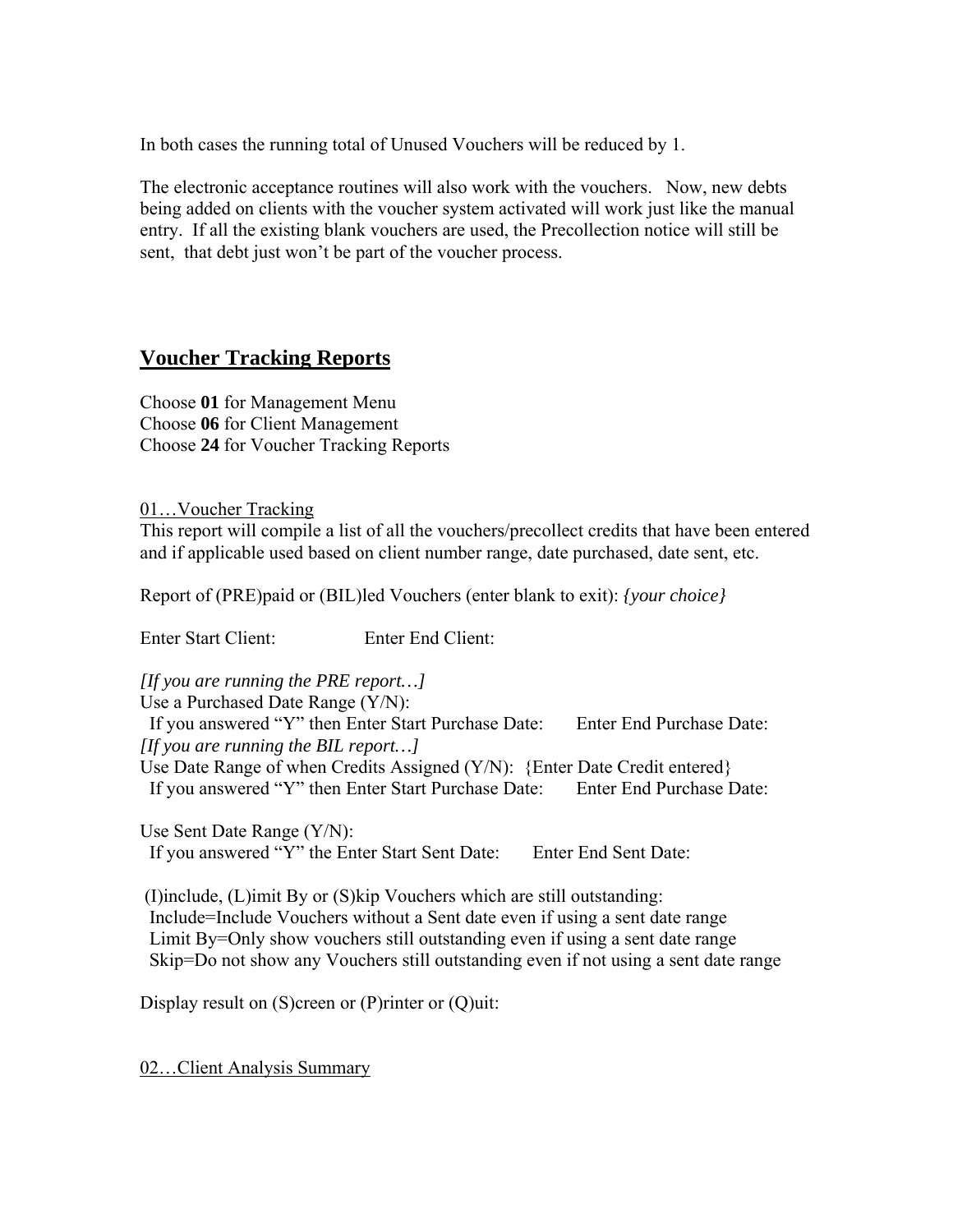This report will provide a summary report on the current status of the purchased Vouchers and/or Precollection Credits. Within the framework of the User specified criteria, it will detail by client number and invoice number the

 Quantity sold Number Used Number still Available Original Charge for the Vouchers

(and on the Printed version show)

 Number of Responses Amount Collected Date Last Used Cost Factor (not currently in use)

Report of (PRE)paid or (BIL)led Vouchers (enter blank to exit): *{your choice}* 

Enter Start Client: Enter End Client:

*[If you are running the PRE report…]*  Use a Purchased Date Range (Y/N): If you answered "Y" then Enter Start Purchase Date: Enter End Purchase Date:

*[If you are running the BIL report…]*  Use Date Range of when Credits Assigned (Y/N): If you answered "Y" then Enter Credit Start Date: Enter Credit End Date:

Display result on (S)creen or (P)rinter or (Q)uit:

03…List Clients with Vouchers/Precollects/Final Demands Will produce a list of all clients within the user defined criteria that have any of the Precollect, Final Demand or Voucher Flags activated.

Enter Start Client: *{enter client number}* Enter End Client:*{enter client number}*

List Clients with Precollect Flag activated (Y/N): *{your choice}* List Clients with Final Demand Flag activated (Y/N): *{your choice}* List Clients with Voucher Flag activated (Y/N): *{your choice}*

Display results on (S)creen or (P)rinter or (Q)uit: *{your choice}*

## **Miscellaneous Client Billings**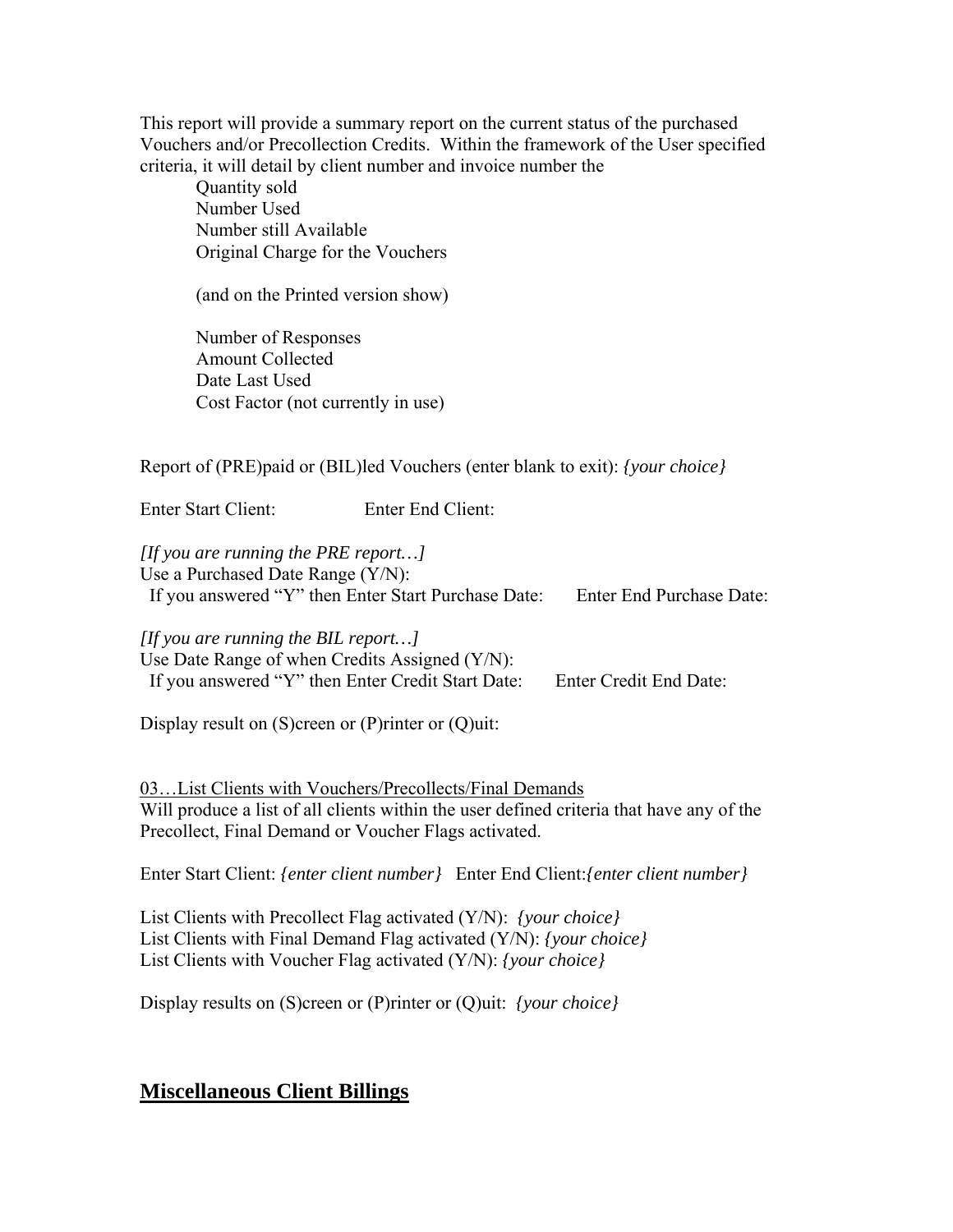A new transaction has been created to handle the billing of Vouchers. It's generic term is Miscellaneous Client Billing but as will Client Payments whatever description you enter will be displayed on the actual client statements. This makes the Billing more informative to the client.

Choose **03** for Accounting Menu

Choose **04** for Client Payments/Advances/Billings Enter the Client Code: *{the client you will be billing}* To enter a new billing Choose E for Entry Choose M for Miscellaneous Client Billing Enter the Description *{for example Voucher Booklet Invoice # 123456}* Enter the Amount If GST/HST is flagged you will be asked… Charge GST (Y/N): If PST is flagged you will be asked… Charge PST (Y/N): Is the above information correct (Y/N): To delete a billing Choose D for Delete You will asked to enter the letter and transaction number *{M and the number}*

Note that any associated tax amounts present they will be deleted as well

## Adjustments

Not used by Miscellaneous Billings. Only applies to Advances.

List

To List Miscellaneous Billings choose "M" after choosing the "L"

Print

To Print Miscellanous Billings choose "M" after choosing the "P"

**Ouit** 

{Note: Miscellaneous Client Billings can be entered as either a negative or positive. Following the pattern of Billings on debts, a normal billing amount is to be entered as a positive value which will bill the client on the statements. If you enter a negative amount for the Miscellaneous Billing then the statements will treat this as a reversal of the billing and will credit the client.}

# **Deposit Summary Report**

The Deposit Summary Report contains a new section to display the MISC. CLIENT BILLINGS individually. These billings will include the itemized listing and totaling of any applicable tax amounts associated with the billings.

The Summary will also include a section on the Deposit page totaling the Miscellaneous Client billings and the applicable taxes. It will look like this…

CLIENT BILLINGS =====================

Miscellaneous Client Billings: ###.##